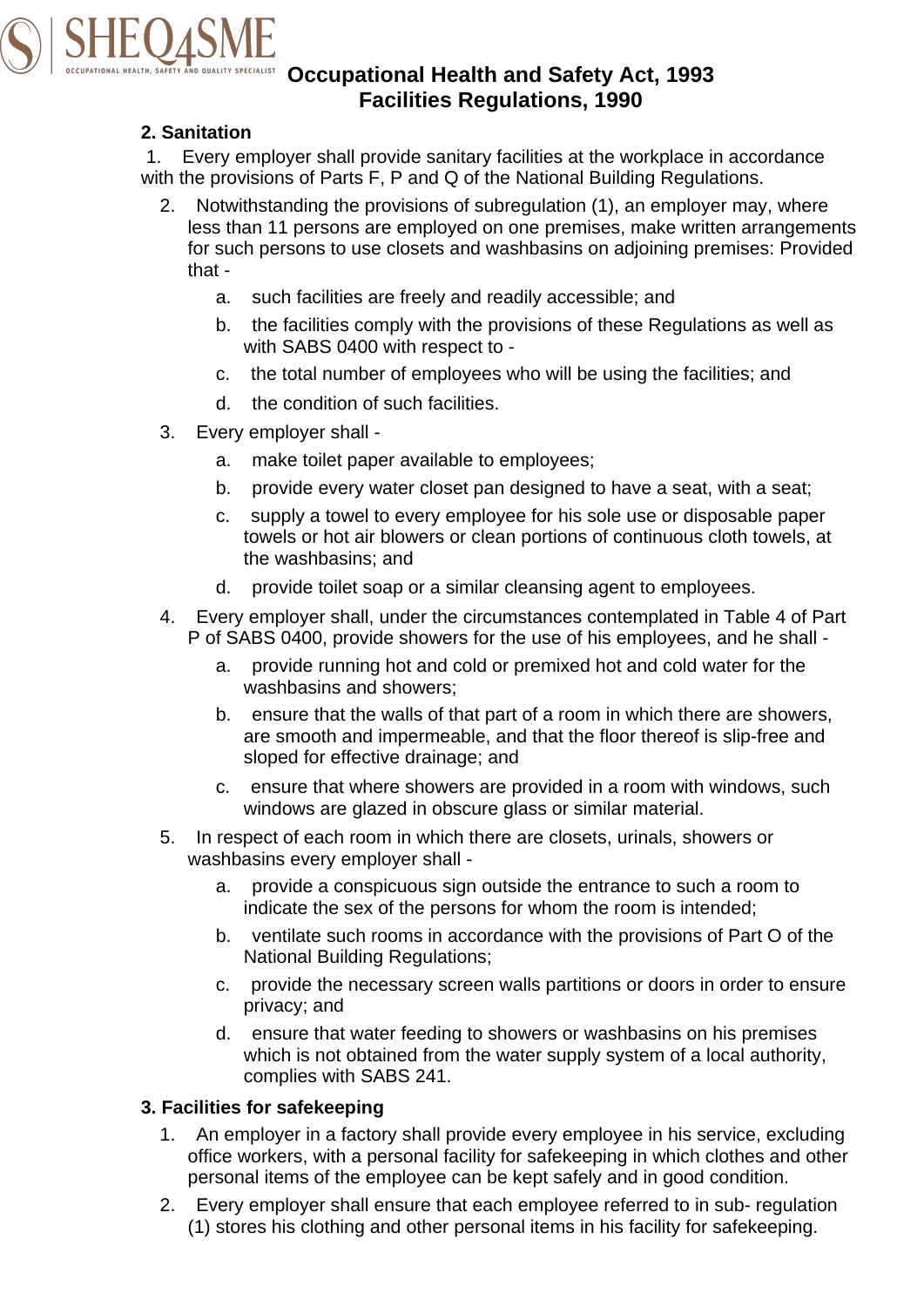3. The provisions of this regulation shall not apply in respect of activities for which specific types or numbers of facilities for safekeeping are prescribed.

## **4. Change-rooms**

- 1. In respect of employees
	- a. for whom showers are prescribed, or
	- b. who need to undress, the employer shall provide separate change- rooms for males and females respectively, in accordance with the provisions of Part C of SABS 0400.
- 2. An employer contemplated in subregulation (1) shall
	- a. ensure that a change-room is not connected directly by means of a door or any other opening to any room in which the exposure to a high risk substance is equal to or above the action level for such high-risk substance or in which untanned hides or skins or unwashed wool or mohair are treated, processed or stored;
	- b. provide adequate seating in the form of chairs or benches in every change-room for the maximum number of employees that will be using such change-room at any one time;
	- c. not store any materials, tools or other goods not related to the use of a change-room in such change-room or allow such items to be stored therein;
	- d. where a change-room has windows, glaze such windows in obscure glass or similar material;
	- e. screen the entrance to every change-room in order to afford privacy; provide a conspicuous sign at the entrance to a change- room to indicate the sex of the persons for whom the change-room is intended;
	- f. provide a conspicuous sign at the entrance to a change-room to indicate the sex of the persons for whom the change-room is intended;
	- g. provide facilities for the drying of wet clothes, if clothes of the employees for whom a change-room has been provided, may become wet in the course of their work;
	- h. ensure that every change-room is naturally or artificially ventilated in accordance with the provisions of Part O of the National Building Regulations; and
	- i. ensure that no employee referred to in subregulation (1) changes his clothing at any other place at a workplace that in a change- room provided for him.
- 3. Subject to the provisions of regulation 5 an employer may allow a change-room to be used for the partaking of meals provided that
	- a. an obscure partition of at least two meters high is installed between showers and eating places; and
	- b. there is no direct communication between the change-room and toilet facilities.

# **5. Dining-rooms**

- 1. Notwithstanding the provisions of regulation 4 (3) , every employer of employees who at a workplace:
	- a. are exposed to a high risk substance in a quantity equal to or above the action level for such high-risk substance;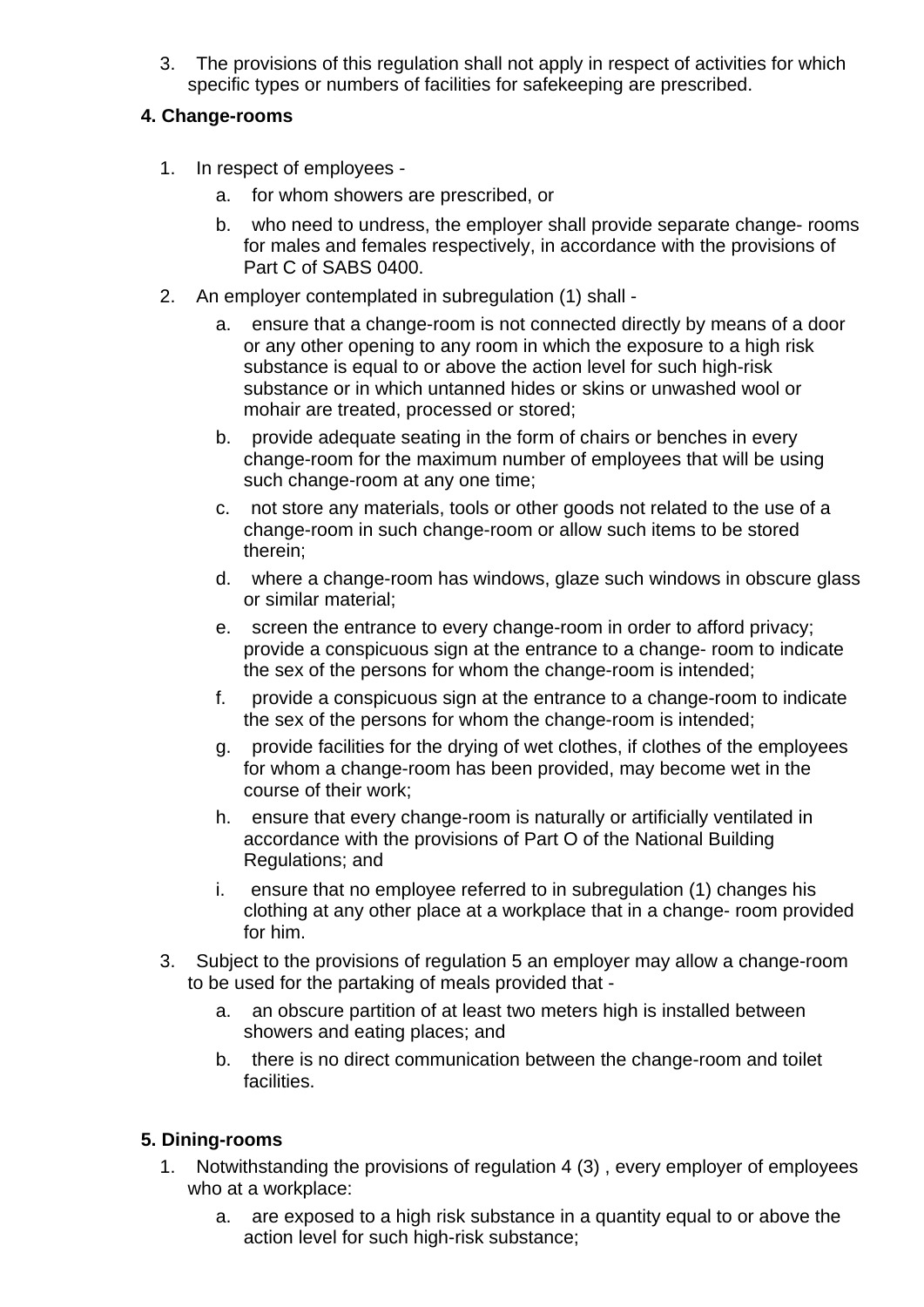- b. come into physical contact with any known poisonous substance which may cause illness if taken orally;
- c. are exposed to dirt, dust, soot or similar filth: Provided that when the question arises as to what constitutes dirt, dust, soot or similar filth, the decision of an inspector shall be conclusive; or
- d. handle or process untanned hides or skins, or unwashed wool or mohair,

shall provide a separate dining-room or eating place on the premises which in respect of the maximum number of employees who will be using it at any one time, shall be in accordance with part C of SABS 0400.

- 2. The employer referred to in subregulation (1) shall
	- a. provide tables and chairs in every dining-room for the maximum number of employees that will be using the dining-room at any one time;
	- b. ensure that a dining-room or eating place is not connected directly by means of a door or any other opening with any room in which the exposure to a high-risk substance is equal to, or above the action level for such highrisk substance or in which untanned hides or skins or unwashed wool or mohair are treated, processed or stored;
	- c. not store any materials tools or other goods not related to the use of a dining-room in such dining-room or allow such items to be stored therein; and
	- d. ensure that every dining-room is naturally or artificially ventilated in accordance with the provisions of Part O of the National Building Regulations.

## **6. Prohibition**

Every employer shall -

- a. prohibit smoking and the consumption of food or drink at all work places contemplated in regulation 5(1) and shall ensure that no person smokes, eats or drinks in any such place; and
- b. display conspicuous signs or notices at such workplaces prohibiting smoking, eating or drinking.

## **7. Drinking water**

Every employer shall -

- a. make available an adequate supply of drinking water for his employees at their workplace; and
- b. clearly and conspicuously mark as such, taps and pipes containing water which is not fit for human consumption.

#### **8. Seats**

Every employer shall -

- a. where reasonably practicable, provide a seat for every employee whose work can be efficiently performed while sitting;
- b. where reasonably practicable, permit an employee whose work is ordinarily performed standing to take advantage of any opportunity for sitting which may occur, and for this purpose the employer shall provide seating facilities; and
- c. provide seats with back rests where the nature of the work performed by employees is such that such seats can be used.